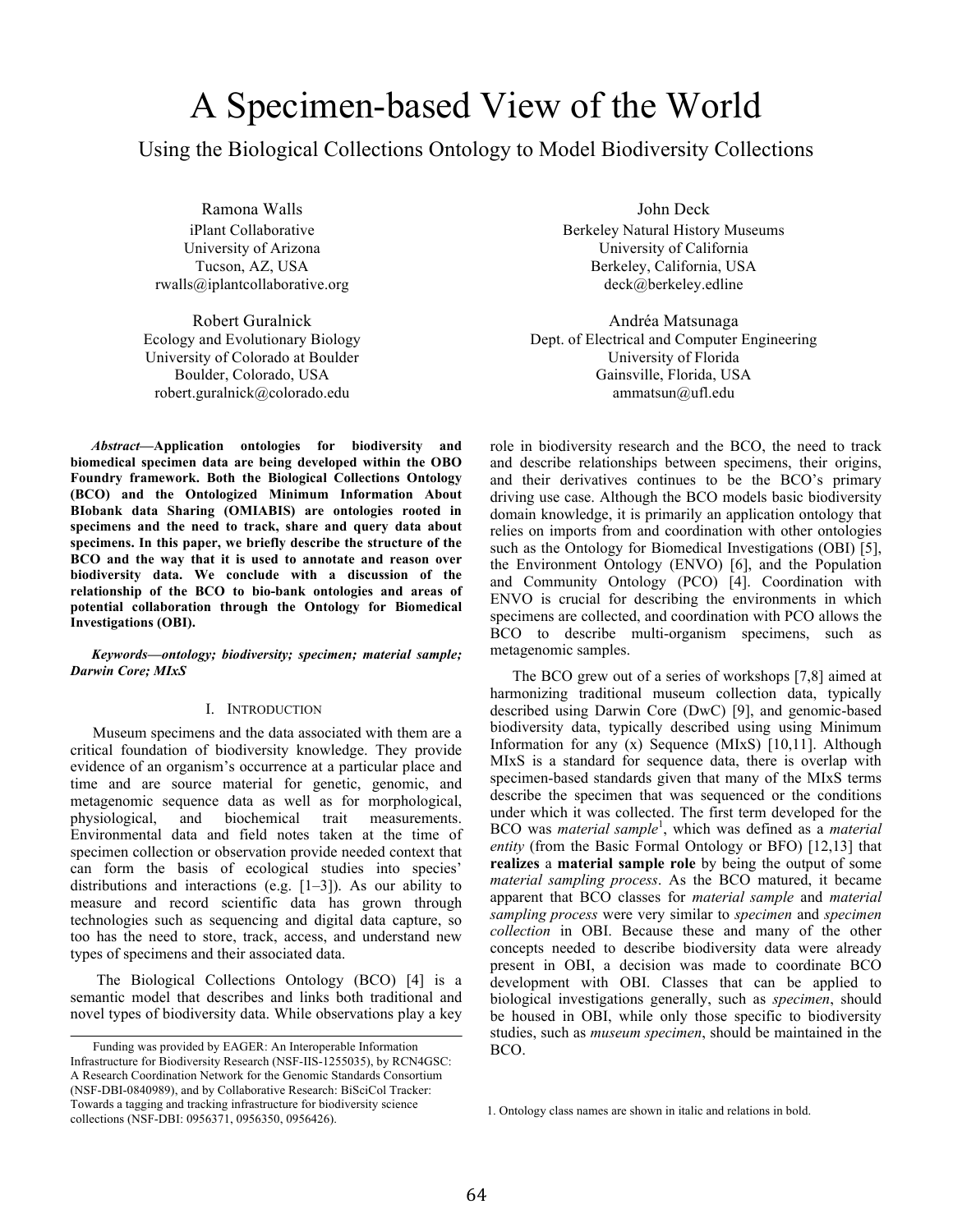## II. ONTOLOGY DESIGN

The BCO is being developed according to OBO Foundry principles [14]. It is organized around two of the key processes that generate biodiversity data: *specimen collection* and *observing process* (Fig. 1). Both have a *material entity* as an input, but the key difference is that *specimen collection* generates a *material entity* (a *specimen*) as output while *observing process* generates an *information content entity* (from the Information Artifact Ontology or IAO) [15]. The BCO interprets *specimen collection* in a broad sense to include collection of museum or herbarium specimens, subsampling processes such as tissue sampling or DNA extraction, and collection of environmental (e.g., metagenomic) samples. Sequence generation and its output data are also crucial to biodiversity studies, but they



have been modeled in OBI and the Sequence Ontology [16], so we import classes as needed for those concepts.

An essential functionality of the BCO is the ability to trace data through a series of processes. For example, one may have organismal sequence data stored in GenBank [17] and metagenomic data stored in another database and want to determine if those sequences came from the same museum sample (Fig. 2). To make queries like this, we needed a transitive property chain that links inputs and outputs of planned processes, which was not available in the Relation Ontology (RO) [18] or BFO. We created two relations using property chains, defined as follows:

> **is\_specified\_input\_of o 'has output' subPropertyOf 'derives from by planned process'**  (http://purl.obolibrary.org/obo/BCO\_0000067)

## **is\_specified\_output\_of o 'has input' subPropertyOf 'is derived into by planned process'**  (http://purl.obolibrary.org/obo/BCO\_0000068)

The **is specified input of** and **is specified output of** relations are from OBI and **has output** and **has input** are from the RO We are working with curators of RO to develop more broadly applicable definitions and names for these relations.

## III. USING THE BCO

One of the main uses of the BCO is to query over data sets that have metadata associated with both *specimens* and *specimen collection*. We have held several workshops in which we mapped column headings to ontology terms and specified relations among columns in order to convert datasets from the typical spread-sheet format to RDF [19]. Work is ongoing to develop tools that can automate mapping of data in common formats (such as Darwin Core archives or MIxS spread sheets) to RDF using BCO and other ontologies (see theBiSciCol Triplifier [20] and Biocode FIMS tools [21]). Three major challenges in this endeavor are that few researchers distinguish between specimens and specimen collection processes when they are recording data, the information content of many spreadsheets is ambiguous, and the lack of a clear standard for instance identifier assignment for biodiversity data.

## IV. THE BCO AND BIOBANK ONTOLOGIES

Similar to biodiversity specimen repositories, biomedical specimen repositories (biobanks) need to track and share data on specimens, their sources and their derived products or data. Here we compare the BCO to the Ontologized MIABIS (OMIABIS), named after the Minimum Information About BIobank data Sharing (MIABIS) [22]. OMIABIS is not the only existing biobank ontology, but is the only published, freely available one of which we are aware. We also considered the ontology described by [23] but do not have access to a current version for direct comparison. BCO and OMIABIS not only share a similar focus on specimens but also reuse many of the same terms from OBI and IAO. Some aspects that appear to differ between the two ontologies are in fact simply domain-specific differences in terminology. For example, descriptions of the environment in which a sample was collected in the BCO are, from a knowledge modeling perspective, very similar to a description of patient disease status and history in biobank ontologies, as both describe the conditions under which a specimen was collected. We recommend that developers of both ontologies work to develop a shared set of design patterns that can be used to model the environmental context of specimens, other aspects of specimen collection processes, and relations such as **derives from by planned process**, described earlier.

Both the biodiversity and biobank domains have standards for describing data (MIABIS for biobanks and DwC and MIxS for biodiversity specimens) and infrastructure for aggregating relevant data – the European Biobanking and Biomolecular Resources Research Infrastructure (BBMRI) [24] for biobanks and the Global Biodiversity Information Facility (GBIF) [25] for biodiversity data. Nonetheless, the diversity of specimen and data types, the distributed nature of collections, and the novelty of informatic approaches to many researchers in both fields lead to uneven application of standards and additional challenges for semantic reasoning, particularly across legacy data sets. These challenges call for tools that make the ontologies easier to work with, on top of ontology development. We see an opportunity for BCO and OMIABIS developers to collaborate on tool development in areas such as universally unique specimen identifiers, data itegration across legacy data sources, and reasonig over large data sets.